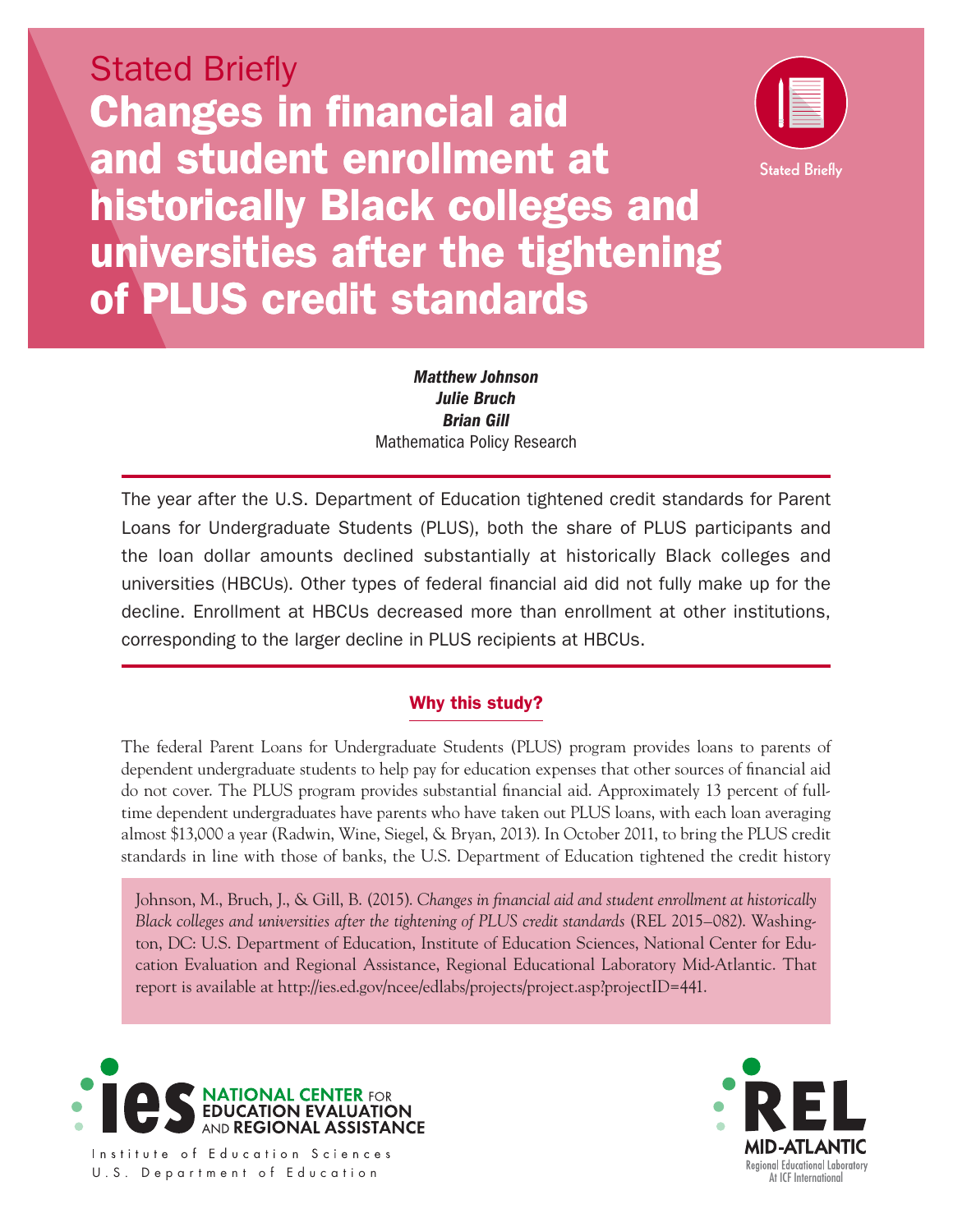standards for PLUS loans. In the first full school year that the new standards were in place (2012/13), the total dollar amount of federal loans approved for parents fell 11 percent (Anderson, 2013).

These changes could have had especially large impacts on historically Black colleges and universities (HBCUs), which enroll large proportions of students from low-income and racial/ethnic minority families. On average, HBCUs have smaller endowments than other institutions (Gasman, 2013) and rely more heavily on tuition (Gasman, 2009). Therefore, a reduction in PLUS loans could lead to decreased enrollment in HBCUs, which might threaten the viability of the institutions. The Regional Educational Laboratory Mid-Atlantic's Historically Black Colleges and Universities College Completion Research Alliance wanted to measure and understand changes in enrollment at HBCUs in the wake of tightened credit standards for PLUS loans. The expectation was that a careful and objective analysis of the data would benefit policymakers engaged in the continuing debate about credit standards for the program. This descriptive study is the first to examine enrollment changes at HBCUs nationwide following the 2011 change in PLUS credit standards.

# What the study examined

The study team used institution-level data from the Integrated Postsecondary Education Data System (U.S. Department of Education, National Center for Education Statistics, 2014) and the Title IV Program Volume Reports (U.S. Department of Education, Federal Student Aid Office, 2014) to analyze changes in financial aid and enrollment between 2011/12 and 2012/13. The analysis sample included four-year nonprofit institutions that had undergraduate students participating in the PLUS loan program in 2011/12.

This report presents descriptive statistics about changes in financial aid and enrollment for three groups of institutions: HBCUs, non-HBCUs serving students from low-income families, and non-HBCUs serving students from higher income families. Non-HBCUs serving students from low-income families are institutions at which 64 percent or more of undergraduates receive Pell Grants, a level comparable to that of HBCUs. Non-HBCUs serving students from higher income families are all other four-year institutions (87 percent of all four-year institutions in the sample) and provide a broad picture of the changes in financial aid and enrollment in 2012/13.

The report addresses four descriptive research questions:

- How much did PLUS participation and PLUS loan dollar amounts decline at HBCUs and other institutions of higher education following the tightening of credit standards?
- At institutions that experienced a decline in PLUS loan dollar amounts, is there evidence of a shift toward other forms of financial aid, such as federal direct loans, Perkins loans, and work-study programs?
- How much did enrollment at HBCUs and other institutions of higher education change?
- Among all institutions of higher education, did those with a larger decline in PLUS recipients experience a greater enrollment change?

# What the study found

The study's findings include:

- During the 2012/13 school year the share of PLUS participants and loan dollar amounts declined substantially at HBCUs. PLUS loans were not fully replaced by other types of federal financial aid.
- In 2012/13 enrollment declined more at HBCUs than at other institutions, corresponding to the larger decline in PLUS recipients at HBCUs.
- The HBCU enrollment decline was especially large for first-year students.
- Nationwide, enrollment decreased more for Black students than for students of other races/ethnicities.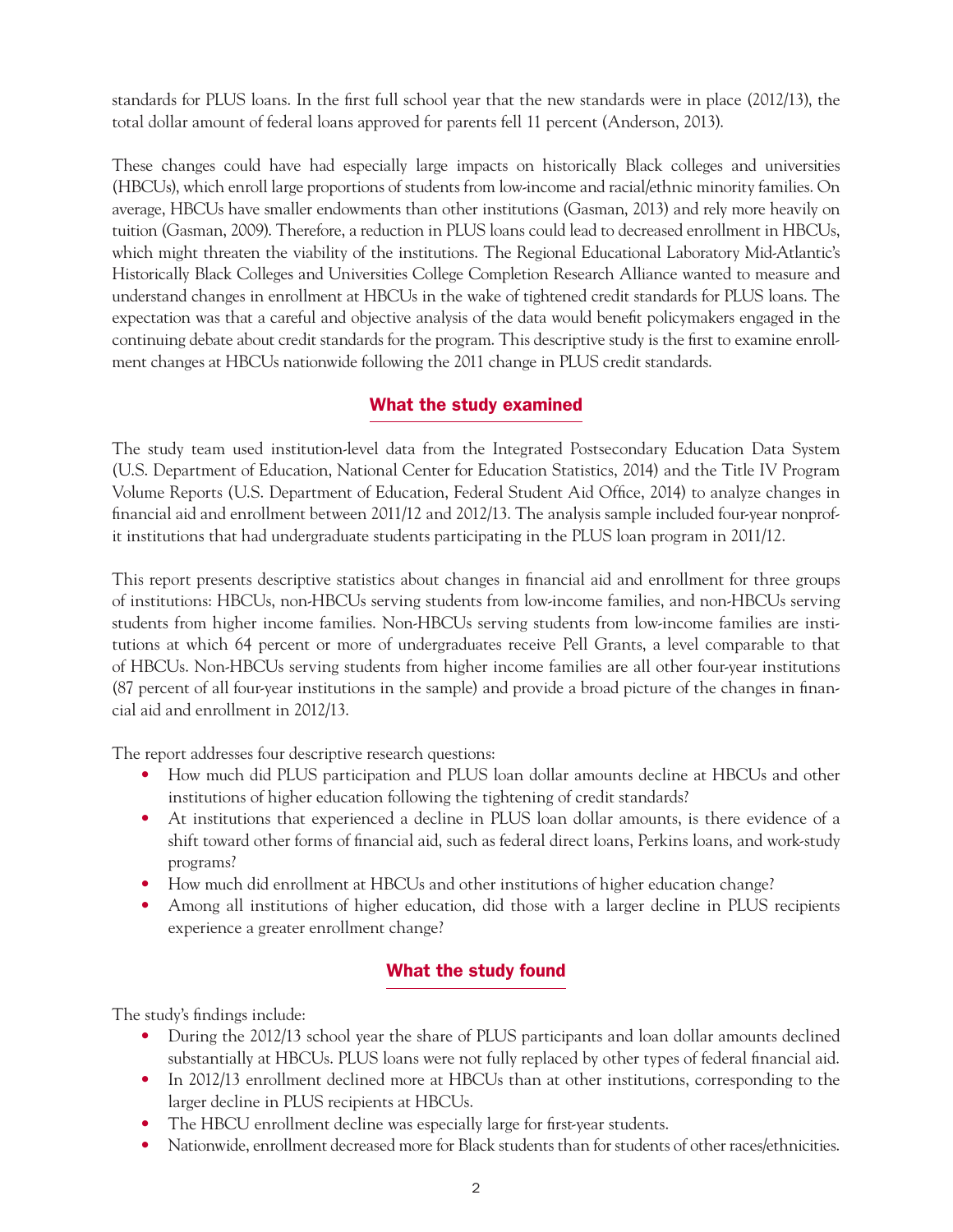#### Changes in financial aid

*PLUS loans declined at HBCUs between 2011/12 and 2012/13.* In 2012/13, the first full school year during which the more restricted credit standards were in place, PLUS loans decreased disproportionately at HBCUs. The number of PLUS loan recipients at HBCUs decreased 45.7 percent in 2012/13, significantly more than the 28.7 percent drop at non-HBCUs serving students from low-income families (figure 1). Coinciding with the drop in the number of recipients, the total dollar amount of PLUS loans received by students at HBCUs fell 36.4 percent in 2012/13, compared with 23.5 percent at non-HBCUs serving students from low-income families (see figure 1). By comparison, the number of PLUS recipients and the dollar amount of PLUS loans also decreased at non-HBCUs serving students from higher income families but by significantly less than at non-HBCUs serving students from low-income families.

The decline in PLUS loan dollar amounts in 2012/13 is a departure from a historical trend of increasing amounts since 2008/09. Growth in PLUS loans at HBCUs was not consistent each year, and there were small decreases in the mid-2000s, but the drop in 2012/13 was substantially larger than in any other year during the preceding decade. Between 1999/2000 and 2011/12 the annual total dollar amount of PLUS loans disbursed at HBCUs nearly tripled from \$152 million to \$450 million; in 2012/13 the amount dipped to \$287 million.

*The disproportionate decline in PLUS loans at HBCUs was related to the characteristics of the students served.* Using a multivariate regression to further examine PLUS loan changes, the study team found that the demographic characteristics of the student body fully explain (statistically) the disproportionate change in PLUS recipients at HBCUs. This finding suggests that the disproportionate decrease at HBCUs





PLUS is the federal Parent Loans for Undergraduate Students program.

Note: Differences between HBCUs and non-HBCUs serving students from low-income families as well as differences between non-HBCUs serving students from higher income families and non-HBCUs serving students from low-income families are statistically significant at the *p* < .001 level.

Source: Authors' calculations based on data from the Integrated Postsecondary Education Data System (U.S. Department of Education, National Center for Education Statistics, 2014) and Title IV Program Volume Reports (U.S. Department of Education, Federal Student Aid Office, 2014).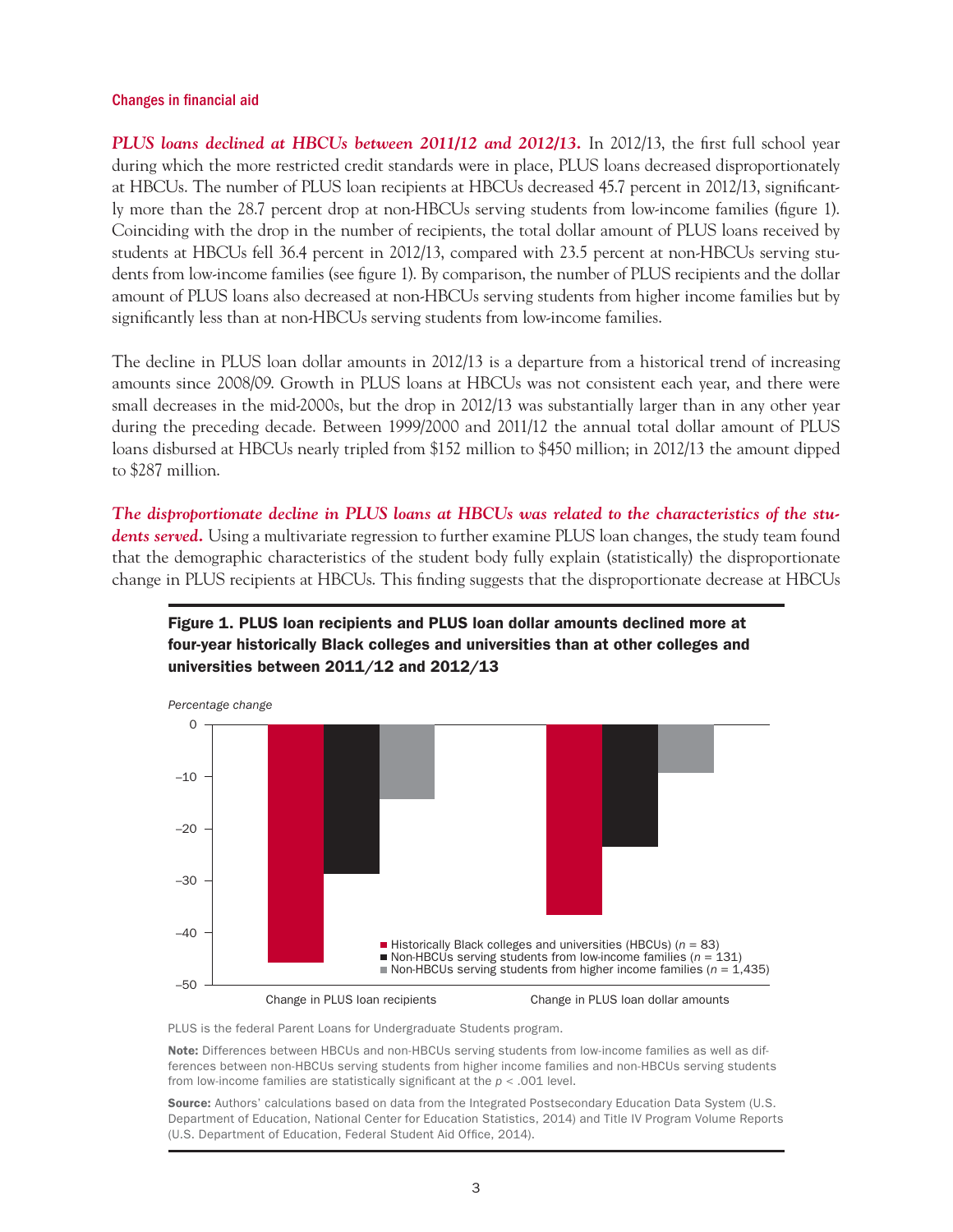relative to other institutions serving students from low-income families may be a result of the high percentage of Black students enrolled in HBCUs. This result should be interpreted with caution, because there are very few non-HBCUs with Black student populations comparable to those of HBCUs. This result is consistent with findings from prior research showing that, on average, credit histories are less favorable among Black families than among White families and families of other races/ethnicities, even after accounting for differences in family income (Board of Governors of the Federal Reserve System, 2007). Thus, it is likely that Black families were disproportionately affected by the tightening of credit standards for PLUS loans.

*The decrease in PLUS loans at HBCUs was not offset by a comparable increase in other types of federal financial aid.* At HBCUs where PLUS loan dollar amounts decreased (95 percent of HBCUs), the use of direct subsidized loans also decreased. The use of direct unsubsidized loans increased only \$15.7 million, or less than 10 percent of the drop in PLUS loan amounts. At non-HBCUs where PLUS loan dollar amounts decreased (83 percent of non-HBCUs), the use of both direct subsidized and direct unsubsidized loans fell in 2012/13. All three groups of institutions saw small increases in campus-based Perkins loans, amounting to no more than 4 percent of PLUS loan losses.

### Changes in enrollment

*Undergraduate enrollment at HBCUs declined during the 2012/13 school year.* During the first year that tightened credit standards for PLUS loans were in place, undergraduate enrollment declined 3.4 percent at four-year HBCUs, approximately equivalent to an average loss of 97 students per institution (table 1). This change in enrollment was significantly different from the change in enrollment at non-HBCUs serving students from low-income families (an increase of 39 students on average) and non-HBCUs serving students from higher income families (an increase of 45 students on average).

*Enrollment at HBCUs declined faster among first-year students than among continuing students.* **Stu**dents whose parents are denied PLUS loans may respond differently to the lack of financial aid, depending on their year of enrollment. Continuing students may be more likely than first-year students to seek other sources of financial aid and remain enrolled if they are close to completing a degree. First-year students who would have enrolled in a four-year college might be more likely to switch to a lower cost two-year institution or to postpone enrolling in college because they have not already invested time and money in a four-year college.

|                             | <b>Historically Black colleges</b><br>and universities (HBCUs)<br>$(n = 83)$ |                                                                                | <b>Non HBCUs serving students</b><br>from low income families<br>$(n = 131)$ |                                                                                | <b>Non HBCUs serving students</b><br>from higher income families<br>$(n = 1,435)$ |                                                                         |
|-----------------------------|------------------------------------------------------------------------------|--------------------------------------------------------------------------------|------------------------------------------------------------------------------|--------------------------------------------------------------------------------|-----------------------------------------------------------------------------------|-------------------------------------------------------------------------|
| <b>Student sample</b>       | Percentage<br>change                                                         | <b>Change in</b><br>average<br>number of<br>students per<br><b>institution</b> | Percentage<br>change                                                         | <b>Change in</b><br>average<br>number of<br>students per<br><b>institution</b> | Percentage<br>change                                                              | <b>Change in</b><br>average<br>number of<br>students per<br>institution |
| All undergraduates          | $-3.4**$                                                                     | $-97$                                                                          | 0.9                                                                          | 39                                                                             | 0.8                                                                               | 45                                                                      |
| First-year undergraduates   | $-6.4$                                                                       | 38                                                                             | $-3.2$                                                                       | $-21$                                                                          | $-0.2*$                                                                           | $-2$                                                                    |
| <b>Black undergraduates</b> | $-4.9*$                                                                      | $-120$                                                                         | $-1.5$                                                                       | $-12$                                                                          | $-0.6$                                                                            | $-3$                                                                    |

## Table 1. Changes in undergraduate enrollment at four-year colleges and universities between 2011/12 and 2012/13

\* significant at *p* < .05; \*\* significant at *p* < .01.

Note: Significance levels relate to differences in the average percentage change in enrollment relative to non-HBCUs serving students from low-income families.

Source: Authors' calculations based on data from the Integrated Postsecondary Education Data System (U.S. Department of Education, National Center for Education Statistics, 2014).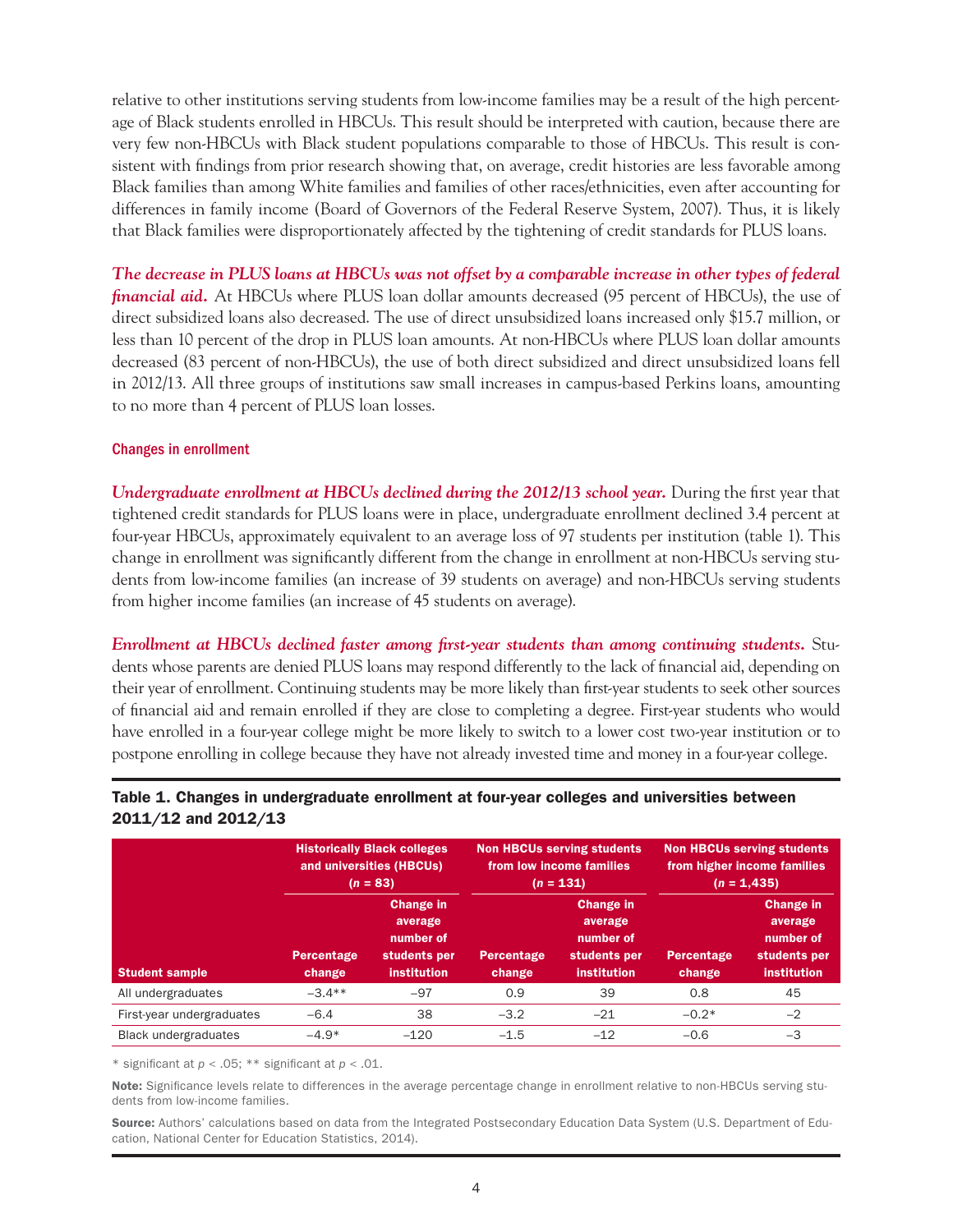At HBCUs, first-time enrollment of degree-seeking students declined 6.4 percent, or almost twice as much as the decline in total undergraduate enrollment (see table 1). At other four-year institutions, first-year enrollment declined as well, by 3.2 percent at non-HBCUs serving students from low-income families and by 0.2 percent at non-HBCUs serving students from higher income families. This general decline in firstyear enrollment at four-year institutions is consistent with the enrollment numbers reported in Knapp, Kelly-Reid, and Ginder (2012) and Ginder and Kelly-Reid (2013). A decline in first-year enrollment that is larger than the decline in continuing student enrollment could indicate that future enrollment will be even lower than the 2012/13 enrollment if the size of the entering class of students each year remains smaller than in previous years.

*Enrollment declined more among Black undergraduate students than among students of other races/ ethnicities.* At HBCUs enrollment of Black undergraduate students decreased more than total undergraduate enrollment, both as a percentage change and in the average number of students lost per institution, indicating that enrollment of students of other races/ethnicities increased at HBCUs in 2012/13. At HBCUs the decline in Black undergraduate student enrollment was 4.9 percent, or an average drop of 120 students per institution (see table 1). At non-HBCUs enrollment of Black students declined as well, although the percentage change and average number of students lost per institution were smaller.

#### How changes in financial aid and changes in undergraduate enrollment were related

*The disproportionate decline in enrollment at HBCUs in 2012/13 was associated with the decline in PLUS loan recipients.* The study team used a regression model to examine whether the larger decline in enrollment at HBCUs than at other institutions with similar student income levels was related to the decline in the number of PLUS recipients. The results from the basic regression model indicate that enrollment decreased significantly more at HBCUs than at other institutions. When a variable capturing the change in PLUS recipients at each school (as a percentage of 2011/12 enrollment) is added to the regression model, the difference in enrollment changes between HBCUs and non-HBCUs drops to 0.7 percentage point and is no longer statistically significant. This indicates that the disproportionate decrease in enrollment at HBCUs in 2012/13 can be explained largely (statistically) by the decline in PLUS recipients.

*The results were not sensitive to accounting for additional factors that could have influenced changes in 2012/13 enrollment.* The analyses in this study do not rigorously test whether enrollment changes were the result of PLUS loan changes. Other factors could have caused enrollment to decrease, and these factors may have had larger impacts on the institutions that experienced a greater decline in the number of PLUS loan recipients in 2012/13. For example, the observed decline in enrollment at HBCUs might have resulted from a prior trend that was unrelated to the change in PLUS credit standards. Or shocks to economic conditions or housing prices might have affected enrollment. Because a random experiment testing the effect of changes in PLUS credit standards was not feasible, all the factors that may have influenced enrollment changes in 2012/13 cannot be accounted for. However, the study team estimated a regression model with institution-specific controls for prior trends in enrollment, state-level unemployment rates, and state-level house prices. Accounting for these additional variables did not change the main findings: there was a disproportionate decline in enrollment at HBCUs compared with other institutions, and this decline can be explained largely (statistically) by the decline in the number of PLUS recipients.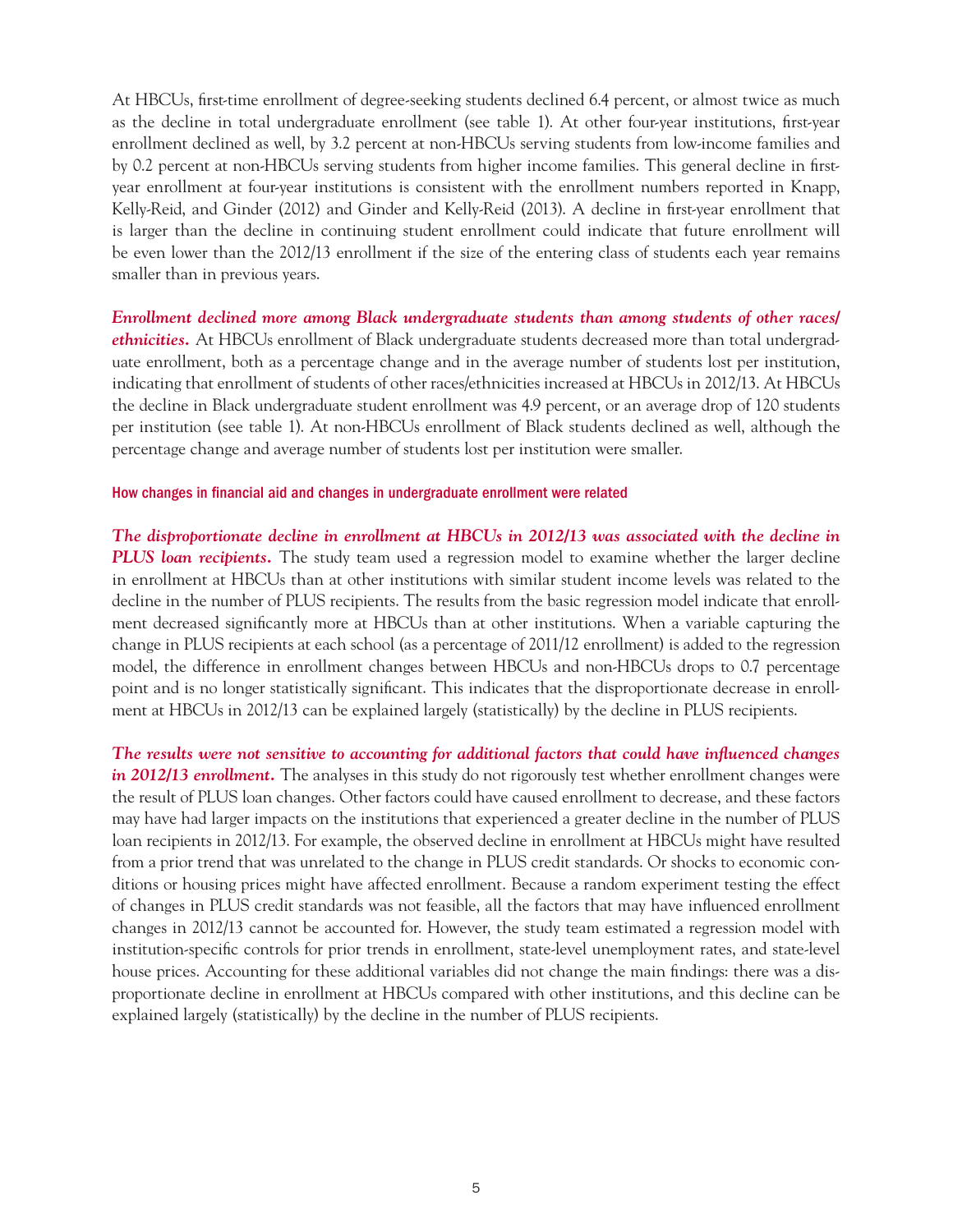## References

- Anderson, N. (2013, June 22). Tighter federal lending standards yield turmoil for historically Black colleges. *The Washington Post.* Retrieved August 22, 2013, from [http://www.washingtonpost.com/local/](http://www.washingtonpost.com/local/education/tighter-federal-lending-standards-yield-turmoil-for-historically-black-colleges/2013/06/22/6ade4acc-d9a5-11e2-a9f2-42ee3912ae0e_story.html) [education/tighter-federal-lending-standards-yield-turmoil-for-historically-black-colleges/2013/06/22/](http://www.washingtonpost.com/local/education/tighter-federal-lending-standards-yield-turmoil-for-historically-black-colleges/2013/06/22/6ade4acc-d9a5-11e2-a9f2-42ee3912ae0e_story.html) [6ade4acc-d9a5–11e2-a9f2–42ee3912ae0e\\_story.html](http://www.washingtonpost.com/local/education/tighter-federal-lending-standards-yield-turmoil-for-historically-black-colleges/2013/06/22/6ade4acc-d9a5-11e2-a9f2-42ee3912ae0e_story.html)
- Board of Governors of the Federal Reserve System. (2007). *Report to the Congress on credit scoring and its effects on the availability and affordability of credit.* Retrieved June 23, 2014, from [http://www.](http://www.federalreserve.gov/boarddocs/rptcongress/creditscore/) [federalreserve.gov/boarddocs/rptcongress/creditscore/](http://www.federalreserve.gov/boarddocs/rptcongress/creditscore/)
- Gasman, M. (2009). Historically Black colleges and universities in a time of economic crisis. *Academe, 95*(6), 26–28.<http://eric.ed.gov/?id=EJ867307>
- Gasman, M. (2013). *The changing faces of historically Black colleges and universities.* Philadelphia, PA: University of Pennsylvania Graduate School of Education, Center for Minority Serving Institutions. Retrieved September 5, 2013, from [http://www.gse.upenn.edu/pdf/cmsi/Changing\\_Face\\_HBCUs.pdf](http://www.gse.upenn.edu/pdf/cmsi/Changing_Face_HBCUs.pdf)
- Ginder, S. A., & Kelly-Reid, J. E. (2013). Enrollment in postsecondary institutions, fall 2012; financial statistics, fiscal year 2012; graduation rates, selected cohorts, 2004–09; and employees in postsecondary institutions, fall 2012: First look (provisional data) (NCES No. 2013–183). Washington, DC: U.S. Department of Education, Institute of Education Sciences, National Center for Education Statistics. <http://eric.ed.gov/?id=ED544569>
- Knapp, L. G., Kelly-Reid, J. E., & Ginder, S. A. (2012). Enrollment in postsecondary institutions, fall 2011; financial statistics, fiscal year 2011; and graduation rates, selected cohorts, 2003–2008: First look (provisional data) (NCES No. 2012–174rev). Washington, DC: U.S. Department of Education, Institute of Education Sciences, National Center for Education Statistics.<http://eric.ed.gov/?id=ED536025>
- Radwin, D., Wine, J., Siegel, P., & Bryan, M. (2013). *2011–12 National postsecondary student aid study (NPSAS:12): Student financial aid estimates for 2011–12* (NCES No. 2013–165). Washington, DC: U.S. Department of Education, Institute of Education Sciences, National Center for Education Statistics. <http://eric.ed.gov/?id=ED544184>
- U.S. Department of Education, Federal Student Aid Office. (2014). Title IV program volume reports, AY 2011–2012 and AY 2012–2013. Retrieved April 25, 2014, from [https://studentaid.ed.gov/about/](https://studentaid.ed.gov/about/data-center/student/title-iv) [data-center/student/title-iv](https://studentaid.ed.gov/about/data-center/student/title-iv)
- U.S. Department of Education, National Center for Education Statistics. (2014). Integrated postsecondary education data system, 1997–1998 – 2012–2013. Retrieved June 4, 2014, from [http://nces.ed.gov/ipeds/](http://nces.ed.gov/ipeds/datacenter/) [datacenter/](http://nces.ed.gov/ipeds/datacenter/)